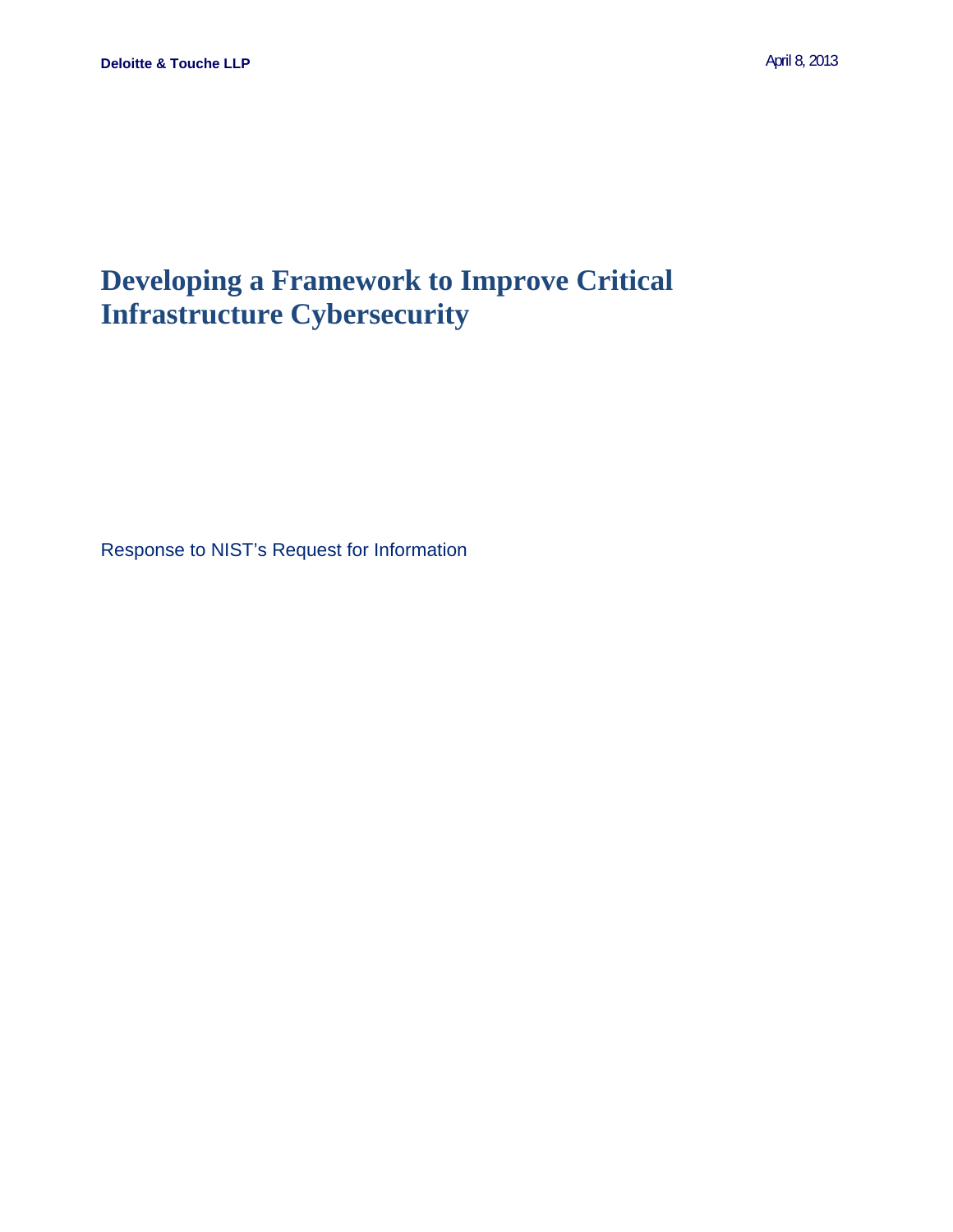# **Developing a Framework to Improve Critical Infrastructure Cybersecurity**

#### **April 8, 2013**

#### **Presented by**

**Deloitte & Touche LLP**  1750 Tysons Blvd McLean, VA 22102

#### **Technical POC: Contracts POC:**

Carey Miller, Director Greg Anderson, Contracts Manager Tel: 571-882-6975 Tel.: 703-509-2514 Email: caremiller@deloitte.com Email: gregranderson@deloitte.com

> **Submitted To:**  Diane Honeycutt National Institute of Standards and Technology 100 Bureau Drive, Stop 8930 Gaithersburg, MD 20899-1640 *cyberframework@nist.gov*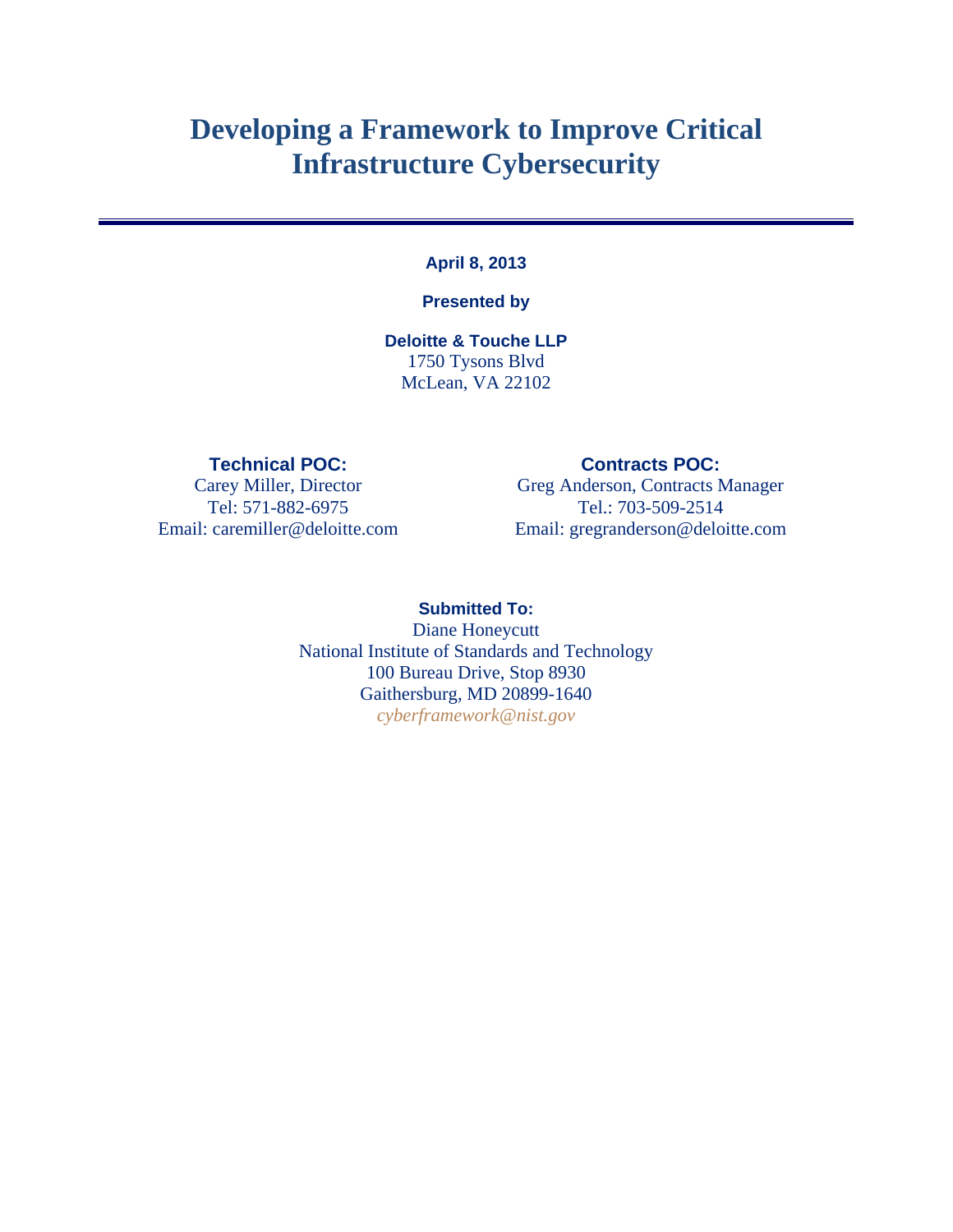

**Error! Use the Home tab to apply Cover 2\_Entity Name to the text that you want to appear here.** & Touche LLP 1750 Tysons Boulevard, Suite 800 McLean, VA 22102

Tel: +1 703 885 6000

www.deloitte.com April 8 2013

Diane Honeycutt National Institute of Standards and Technology 100 Bureau Drive, Stop 8930 Gaithersburg, MD 20899-1640

#### **Re: Request for Information on Developing a Framework to Improve Critical Infrastructure Cybersecurity.**

Dear Ms. Honeycutt:

Deloitte & Touche LLP is pleased to submit a response to the above Request for Information.

 mitigate challenges that NIST is likely to face as they develop the Cybersecurity Framework. In We have drawn upon the breadth of capabilities in our organization to provide suggestions to help assembling our suggestions, we have leveraged our core competencies in cybersecurity disciplines, such as risk management, identity management, and privacy to address the technical challenges. In addition, we have drawn upon our experience in the public sector (particularly Department of Homeland Security) and private sector (with clients encompassing all sixteen of the critical infrastructure sectors) to address the business and operational challenges. We have drawn on this subject matter experience, matched with our infrastructure experience, and our capabilities in standards development and public private partnerships to provide this response to NIST.

We hope the ideas presented herein will assist NIST as they implement their mandate under the President's Executive Order. We would be pleased to offer support to NIST as they develop the Framework, based on our experience and client relationships across the critical infrastructure.

We are excited about the Cybersecurity initiative and are available to further discuss the ideas presented in this response at NIST's convenience. If you have any questions, please do not hesitate to contact me at 571-882-6975.

Sincerely,

Carey C. Willen

 Deloitte & Touche LLP Carey Miller, Director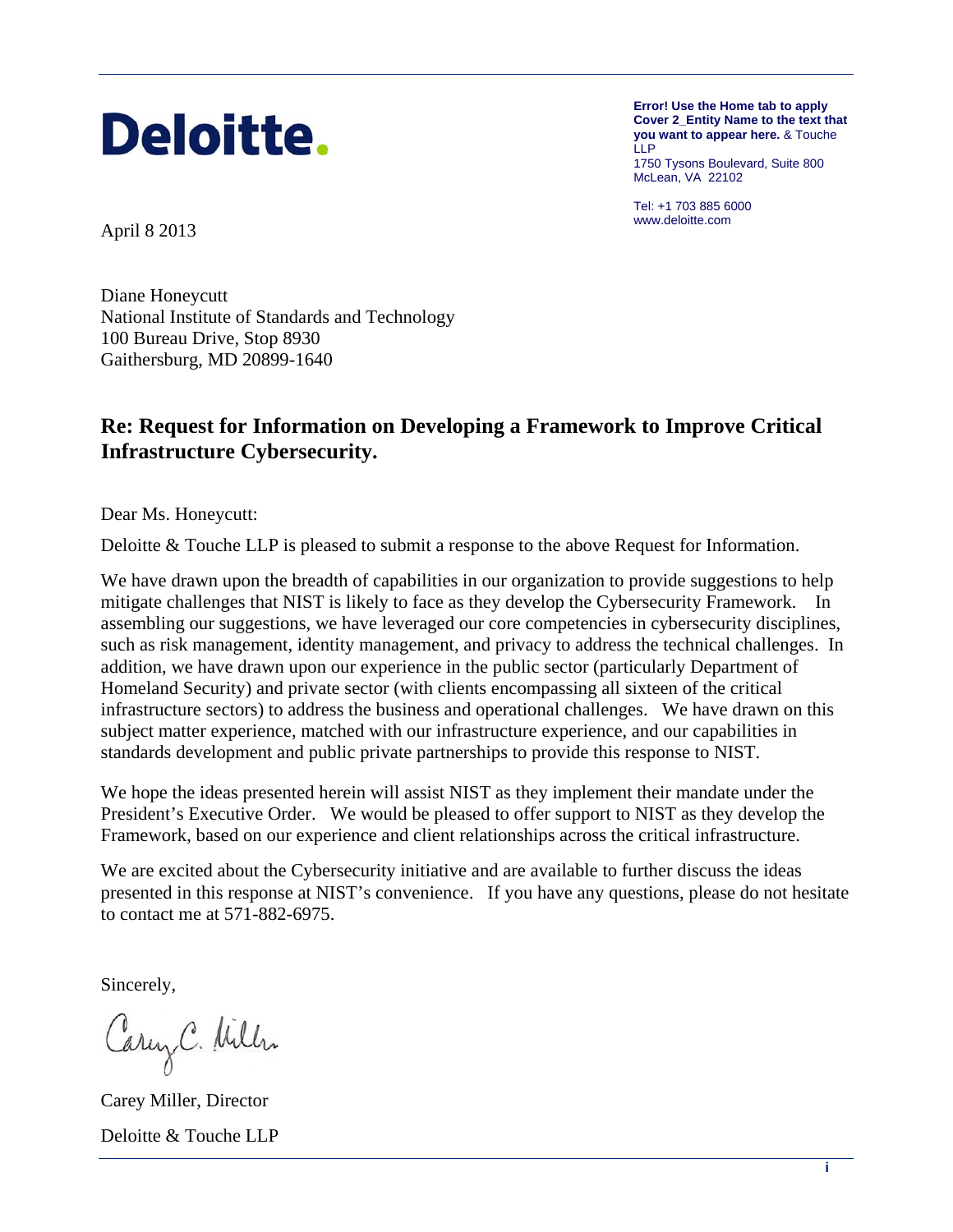## **Table of Contents**

|   | 1.1 | <b>Introduction</b><br>Developing a Framework to Improve Critical Infrastructure Cybersecurity  1  |                                                                            |  |
|---|-----|----------------------------------------------------------------------------------------------------|----------------------------------------------------------------------------|--|
| 2 |     |                                                                                                    |                                                                            |  |
|   | 2.1 | Question: What do organizations see as the greatest challenges in improving cybersecurity<br>2.1.1 |                                                                            |  |
|   |     | 2.1.2                                                                                              |                                                                            |  |
|   | 2.2 | Question: What do organizations see as the greatest challenges in developing a cross-sector        |                                                                            |  |
|   |     | 2.2.1                                                                                              | Response: Leveraging Lessons Learned from Similar Programs  5              |  |
|   |     | 2.2.2                                                                                              | Response: Engaging Key Stakeholders in Critical Infrastructure Dialogues 6 |  |
|   | 2.3 | Question: Which of the Cybersecurity core practices do commenters see as being the most            |                                                                            |  |
|   |     | 2.3.1                                                                                              |                                                                            |  |
|   |     | 2.3.2                                                                                              |                                                                            |  |
| 3 |     | <b>Conclusions</b>                                                                                 |                                                                            |  |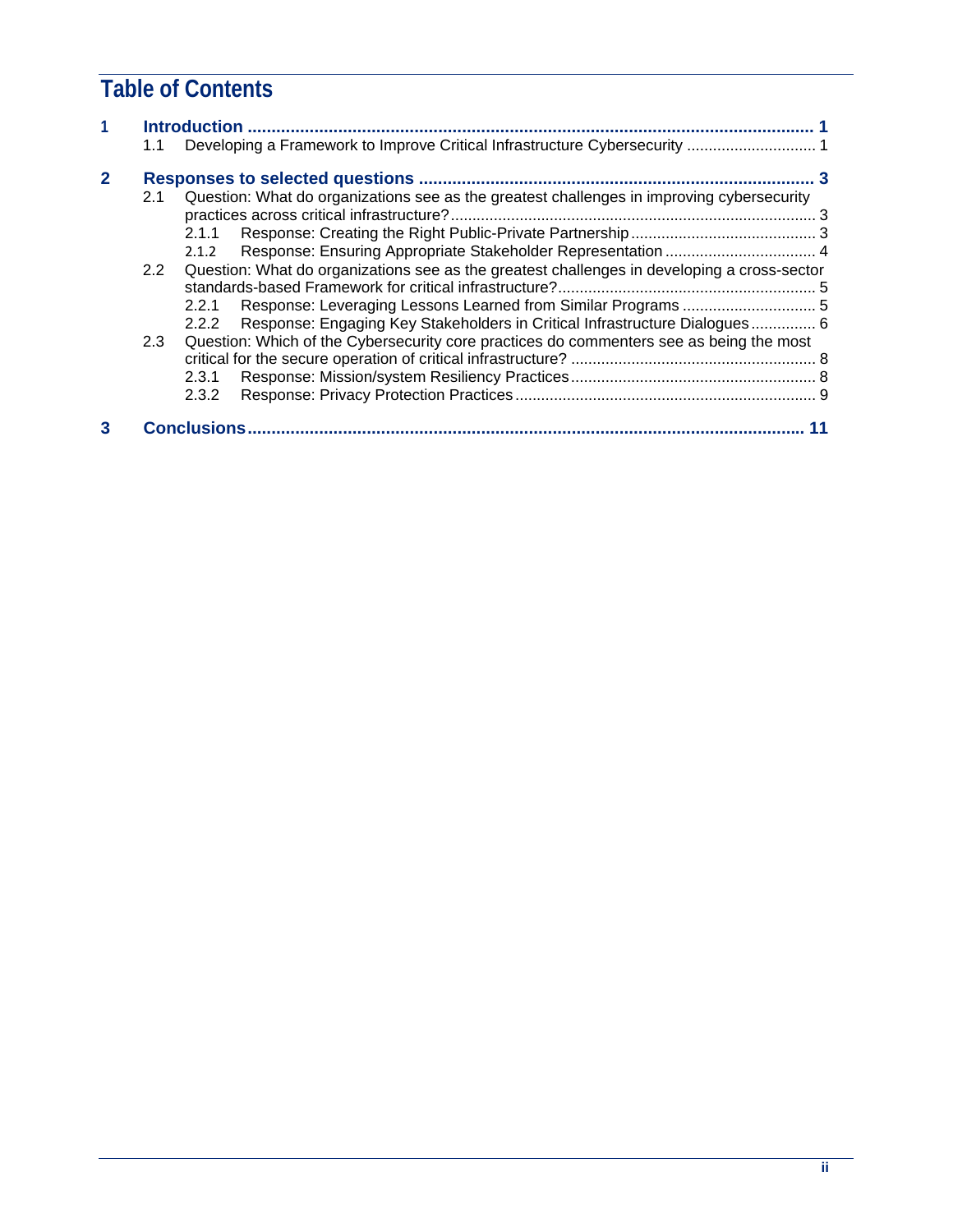## <span id="page-4-0"></span>**1 Introduction**

Deloitte<sup>1</sup> is pleased to respond to NIST's Request for Information (RFI) regarding development of the Cybersecurity Framework (Framework) in support of the Executive Order (EO) and Presidential Policy Directive-21 (PPD-21).

NIST's initial mandate under the EO is the rapid development of a first draft of the Cybersecurity Framework. Further, NIST has comprehensive experience in assimilating material received in response to such RFI's, a process that it routinely uses to solicit points of view on work products such as the NIST Special Publications. At the same time, due to the diverse stakeholder base, the development of a Cybersecurity Framework for critical infrastructure poses some unique challenges, including: ensuring that key critical infrastructure operators are engaged; defining risk metrics in a way that allows them to be aggregated from diverse sources; deriving meaningful and pragmatic conformity processes; and ensuring that privacy rights are maintained by providing strong identity management and data protection, consistent with Fair Information Practice Principles and the Privacy Act of 1974.

 mitigate the challenges that NIST faces as they develop the Cybersecurity Framework. In Deloitte has drawn upon a breadth of capabilities in our organization to provide suggestions to help assembling our recommendations, we have leveraged our core competencies in cybersecurity disciplines, such as risk management, identity management, critical infrastructure protection, resiliency, and privacy to address the technical challenges. In addition, we have drawn upon our experience in the public sector (particularly the Department of Homeland Security and sectorspecific Agencies) and private sector (with clients encompassing all sixteen of the critical infrastructure sectors) to address the business and operational challenges. We have drawn on this subject matter experience, matched with our infrastructure experience, and our capabilities in standards development and public private partnerships to provide this response to NIST.

We hope the ideas presented herein will assist NIST as they implement their mandate under the President's EO. We would be pleased to offer support to NIST as they develop the Framework, based on our experience and client relationships across the critical infrastructure. We are available to further discuss the ideas presented in this response at NIST's convenience.

## **1.1 Developing a Framework to Improve Critical Infrastructure Cybersecurity**

agencies have been victim to cyber-attacks that are reportedly executed by nation-states.<sup>4</sup> Cybersecurity was recently identified as the number one threat to national security by James Clapper, U.S. Director of National Intelligence<sup>2</sup>. Cybersecurity serves a critical dual role: both facilitating commerce and supporting our national security structure. Daily cyber-attacks are being made on the very infrastructure that operates the goods and services underpinning our nation's economy and defense apparatus. Attacks in the cyber domain resulted in approximately \$300 billion in losses of trade secrets last year alone.<sup>3</sup> Pipelines, financial institutions, and government

 $<sup>1</sup>$  As used in this document, 'Deloitte' means Deloitte & Touche LLP, which provides accounting, internal control and</sup> financial management support services, and Deloitte Consulting LLP, which provides strategy, technology, and human capital consulting services. These entities are separate subsidiaries of Deloitte LLP. Please see

www.deloitte.com/us/about for a detailed description of the legal structure of Deloitte LLP and its subsidiaries. Certain services may not be available to attest clients under the rules and regulations of public accounting.

 $h<sup>2</sup>$  http://ivn.us/2013/03/15/cyber-security-not-terrorism-number-one-threat-to-national-security

http://csis.org/files/attachments/131902\_Cybersecurity\_TS.pdf

<sup>4</sup> http://www.cfr.org/cybersecurity/secretary-leon-panettas-speech-cybersecurity/p29262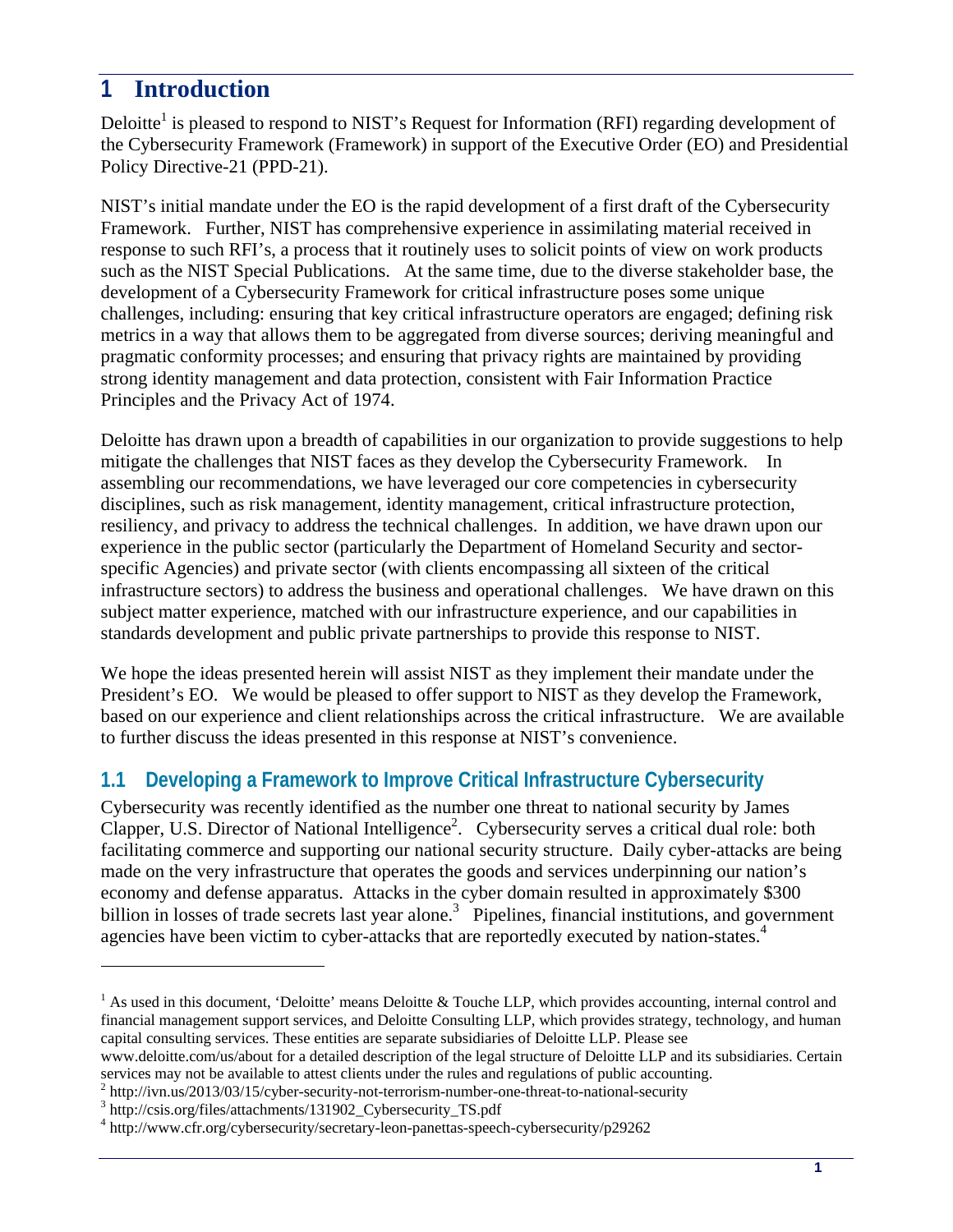Furthermore, a recent Government Accountability Office study said that "reports of cyber incidents affecting both public and private institutions are widespread," and that the Office of Management and Budget reported that the U.S. Computer Emergency Readiness Team (US-CERT) received over 106,000 total incident reports in Fiscal Year 2011.<sup>5</sup>

Executive Order 13636 (EO) signed by President Obama on February 12, 2013, "Improving Critical Infrastructure Cybersecurity," creates an opportunity to break out of the cybersecurity "regulation/no-regulation" debate of recent history. The core principles of the EO - collaboration, coordination, and cooperation, as well as information-sharing, and the establishment of a voluntary program within the Cybersecurity Framework - create an environment that will enable tangible progress in cybersecurity without legislation.

 challenges that we see across the critical infrastructure sectors. As NIST develops the To develop a response to this RFI of most value to NIST, we have considered some of the challenges that we anticipate NIST will face in its role of developing the Cybersecurity Framework based on Deloitte's experience with similar government-wide initiatives, our knowledge of the subject area, and our direct relationships with critical infrastructure owners and operators. To offer ideas on how to mitigate these challenges, we have addressed specific questions in the RFI that encompass critical factors that are imperative to the success of the Cybersecurity Framework. In responding to these questions, we draw upon our experience to highlight some common trends and Cybersecurity Framework, we also believe that lessons learned by Deloitte practitioners from similar initiatives, such as the Department of Homeland Security's Voluntary Private Sector Preparedness (PS-Prep) Program, will be highly valuable and instructive.

The development and adoption of the Cybersecurity Framework will involve many aspects of stakeholder consensus and public-private partnership. The types of processes used in consensus bodies, such as the World Economic Forum and the Identity Ecosystem Steering Group (IDESG) can be drawn upon for reference. We will provide some ideas to NIST based on our experience in these domains.

By focusing on several key questions relating to critical success factors, we believe that this response will assist NIST in successfully developing and sustaining the Cybersecurity Framework.

<sup>5</sup> http://www.gao.gov/assets/600/592008.pdf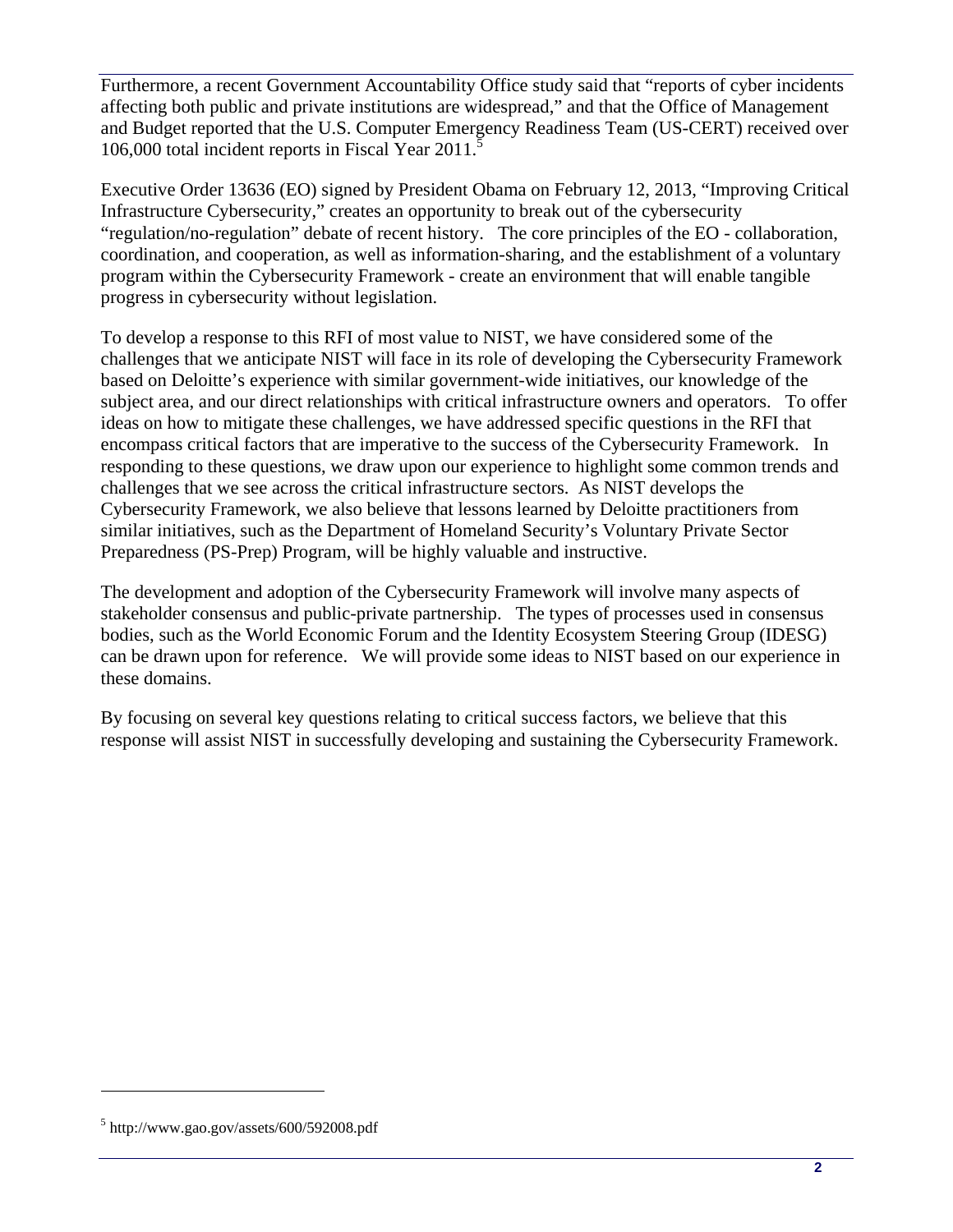## **2 Responses to selected questions**

#### **2.1 Question: What do organizations see as the greatest challenges in improving cybersecurity practices across critical infrastructure?**

### 2.1.1 **Response: Creating the Right Public-Private Partnership**

We believe that one of the greatest challenges to improving cybersecurity practices through adoption of the Cybersecurity Framework will be the creation of successful public-private partnerships. In similar initiatives regarding smart grids and trusted identities, the Smart Grid Interoperability Panel and the Identity Ecosystem Steering Group were formed, respectively. As these groups were formed, Deloitte & Touche LLP found that the following five factors are most critical:

- 1) Create an environment where a broad range of stakeholders have a clear voice.
- 2) Resolve governance and management issues early so that work can commence as quickly as possible.
- 3) Ensure that a very transparent process for standards and frameworks adoption is defined.
- 4) Bring the right people to the table at the right times—subject matter experience and technical facilitation are essential to the process of establishing a viable framework.
- 5) Clearly define conformity requirements and assessment processes.

Throughout the drafting of the *National Strategy for Trusted Identities in Cyberspace* (NSTIC), Deloitte & Touche LLP, guided by the principles outlined above, helped to enable outreach, education, and interaction with a diverse set of more than two-hundred public, private, and international stakeholders. As a result of these efforts, the Department of Homeland Security created an inclusive and broad reaching strategy that has gained significant support across all sectors. As NSTIC moved into implementation via the Department of Commerce's National Program Office, we have continued to provide strategic, technical, and organizational support. The IDESG, a private-sector led organization responsible for administering the creation of the Identity Ecosystem Framework and its requisite policies and technical standards, was established in 2012. Led by a representative body that includes key government personnel, the IDESG was rapidly organized and has grown to include several-hundred member organizations from both the public and commercial sector in less than one year. We believe that a process that allows for such broad stakeholder participation is also crucial to the successful development and sustainment of the Cybersecurity Framework. Additionally, current NSTIC efforts will complement the Cybersecurity Framework, by providing a forum and organizational structure for the establishment of standards and solutions that promote the use of trusted identities throughout cyberspace.

On a global basis, Deloitte brought together a multi-national, cross-functional team to act as Project Advisor to the Risk Response Network (RRN) initiative within the World Economic Forum (Forum). The Forum is an independent international organization committed to improving the state of the world by engaging business, political, academic and other leaders of society to shape global, regional and industry agendas. The Forum launched the RRN to bring together stakeholders on complex, interconnected global risks. The network serves as a preparatory, analytical and highly practical framework for the global community to improve risk management through bringing together the relevant global decision-makers with compelling insights and suitable tools and services. Drawing upon the most experienced and knowledgeable opinions across a range of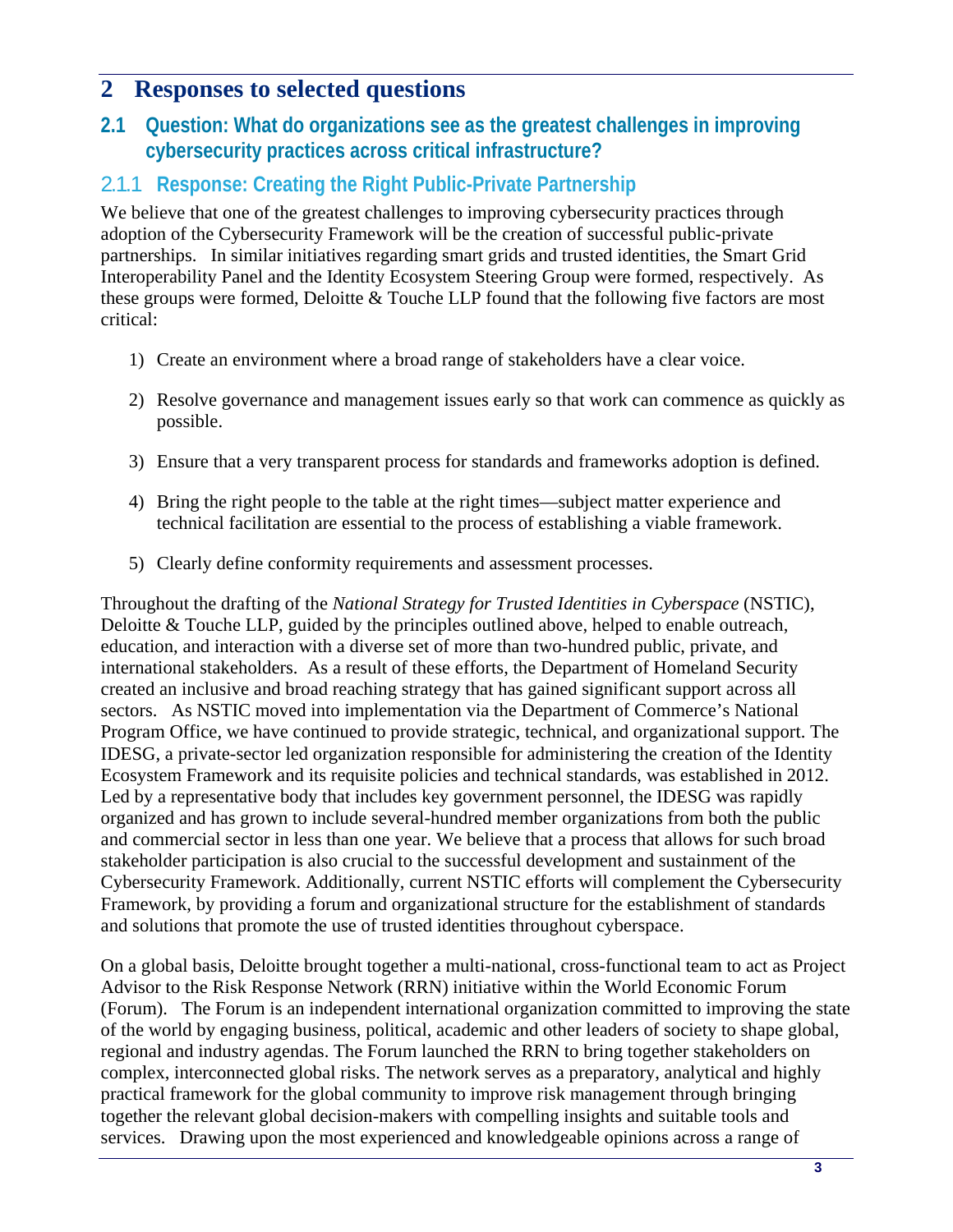industries and sectors of society, the project started by laying the foundations for a common framework to understand global systemic risks, and to identify the main stakeholders and their role in this eco-system. The first year of the initiative culminated in the presentation of Principles for Cyber Resilience (PCR) at the Forum's signature annual event in Davos, Switzerland. At a private session, leaders from industry and government discussed issues and many committed to the PCR on the spot. The project working group also released a final paper reporting the results of the first year of the initiative and laying out next steps to carry forward the agenda of making cyberspace more resilient.

As the Cybersecurity Framework is developed, and draft cybersecurity legislation is adopted in international regions, Deloitte believes that close international coordination is required, to ensure that the Framework can be capably implemented by global operators.

## 2.1.2 **Response: Ensuring Appropriate Stakeholder Representation**

 Framework. Deloitte's experience in brokering support for initiatives similar to the Cybersecurity Stakeholder engagement is critical in early phases of the development process for the Cybersecurity Framework is that success of such initiatives is highly dependent on garnering the appropriate support and participation across sectors and industries, especially at the C-Suite level. We routinely see that executive level support is a pre-requisite for the success of our cybersecurity risk management engagements. Additionally, when initiating or transforming an organization's risk management strategies and processes, it is key to conduct outreach, identify business needs and requirements, and secure buy-in from organizational stakeholders. The same holds true for NIST's Cybersecurity Framework endeavor. The approach to cybersecurity risk management varies based on industry, existing guidance and standards, the particular Critical Infrastructure sector, and the Administration's perspective. Some organizations may follow the standards issued by Standards Development Organizations, such as ISO, while others may use industry leading practices to "conform" to NIST's approach.

Facilitating a cross-sector dialogue will be challenging and has the propensity to overwhelm both the process leaders and participants. As the facilitator of Framework development, the government must set the tone of these conversations by identifying examples, demonstrating cross-sector domain knowledge, and being open to feedback. This will allow the various risk metrics used across the Critical Infrastructure operators to be characterized so that they can be commonly used, as well as create meaningful and pragmatic conformance practices.

Another challenge to the development of cross-sector standards-based Cybersecurity Framework is the frequently practiced wide distribution of risk management responsibilities based on functional alignment. For example, the responsibility of cybersecurity is generally delegated to the Chief Information or Chief Technology Officer, but other aspects of security are the responsibility of the Chief Security Officer. In a survey conducted by Carnegie Mellon University in 2012, the results show that the majority of Boards are still not undertaking key oversight activities related to cyber risks such as investment and budget, however there is an increase in companies that have established teams or risk committees focused on cyber risks. This is why it is important to engage Critical Infrastructure owners at the executive level, to ensure that execution of cohesive risk management strategies are harmonized across organizations. A common element across all private sector entities is the recognition that a key driver for the need for cybersecurity measures is the protection of sensitive corporate data, continuity of production and services, and the protection of reputation, confidence, and thus value for a company. Leveraging this common perspective as a point of departure for outreach would provide a focus that all Critical Infrastructure owners and operators could probably agree to regardless of which sector they belong.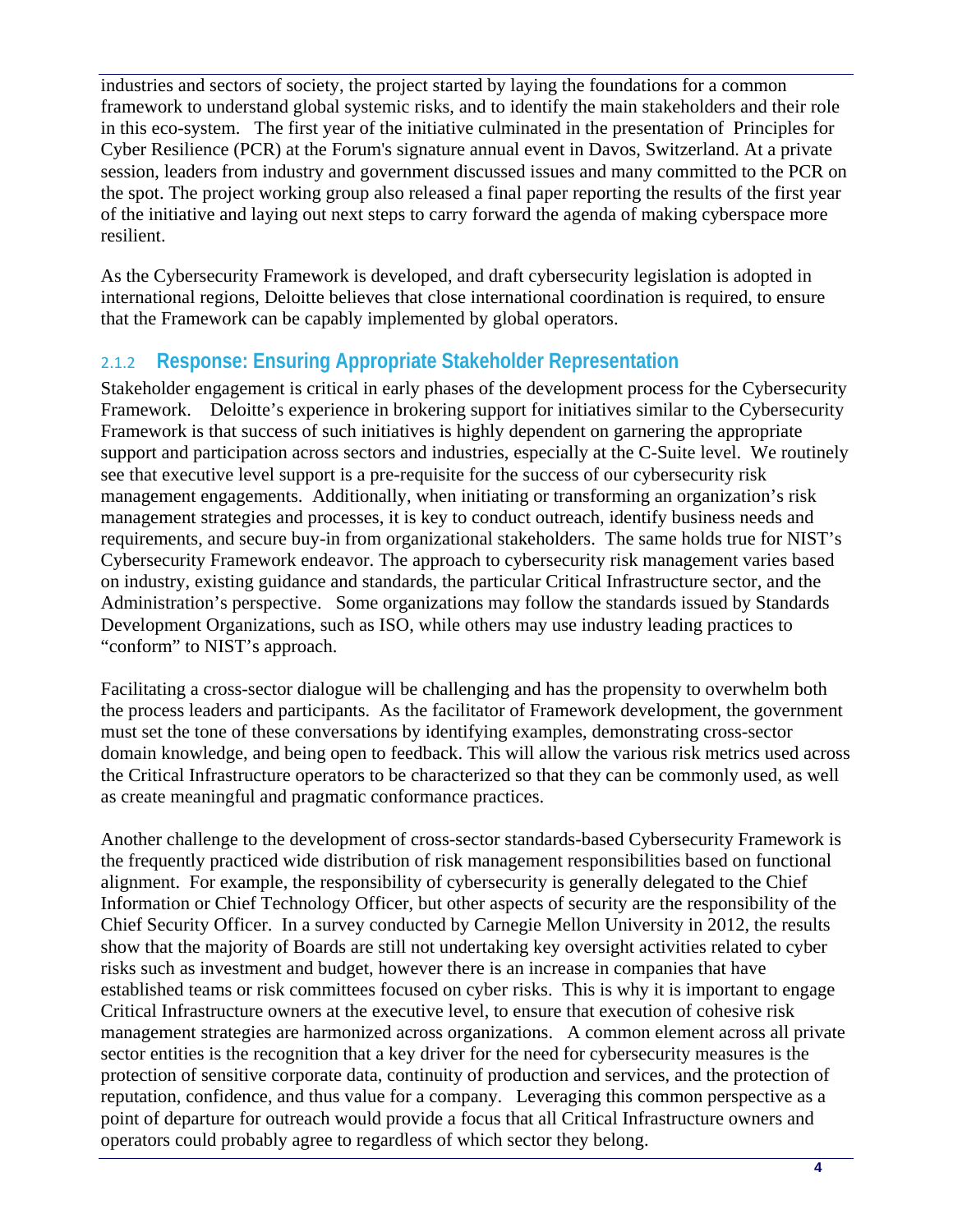Deloitte is committed to advancing capabilities around cybersecurity through outreach. We have sponsored a bi-annual study with the National Association of State CIOs to foster greater insight into the maturity of state cybersecurity programs. We also sponsor a quarterly Federal CISO roundtable to facilitate discussion around leading practices for cybersecurity. Deloitte supports private sector clients across all sixteen Critical Infrastructure sectors and we communicate with them on an ongoing basis to further the development of Critical Infrastructure protection. For example, our Silicon Valley-based research and development center (Deloitte Center for the Edge) helps senior executives optimize organizational performance from emerging opportunities on the edge of business and technology. We author and publish *Tech Trends*, an annual report examining technology and business use. Our themes for 2013 are analytics, mobile, social, cloud and cybersecurity and includes inputs from hundreds of stakeholders from Federal, commercial, and academia. We are eager to leverage similar activities and outreach efforts to help NIST conduct cross sector coordination and communication, identifying common themes and the mutual ground upon which the Framework must be built.

#### **2.2 Question: What do organizations see as the greatest challenges in developing a cross-sector standards-based Framework for critical infrastructure?**

### 2.2.1 **Response: Leveraging Lessons Learned from Similar Programs**

It is clear that some of the biggest challenges to successfully developing a Cybersecurity Framework and Program relate to garnering tangible participation, both in the development of the Framework and in its promotion and adoption. Similar efforts have been attempted in the past and their lessons should be applied to the development of the Framework and Program under the EO. One such effort is the Voluntary Private Sector Preparedness (PS-Prep) Program<sup>6</sup> which was established by Congress in the Recommendations of the 9/11 Commission Act of 2007. The lessons learned from PS-Prep are directly applicable here.

 voluntarily participate - just as it is intended under the EO. Due to these similarities, the structure, Through the PS-Prep Program, DHS is required to work with standards-based organizations to designate a preparedness standard—or set of standards—that private sector companies can voluntarily certify themselves against to demonstrate their preparedness posture. Congress encouraged DHS to adopt standards currently used by industry which were focused on critical infrastructure. As such, the PS-Prep Program is analogous to the program envisioned under the President's EO because it is calling for voluntary participation and standards that are used by critical infrastructure. Standards were adopted a few years ago and the private sector may now policies, and resulting effectiveness of the PS-Prep Program should be considered in the context of the development of the Framework and Program.

<sup>6</sup> http://www.fema.gov/ps-preptm-voluntary-private-sector-preparedness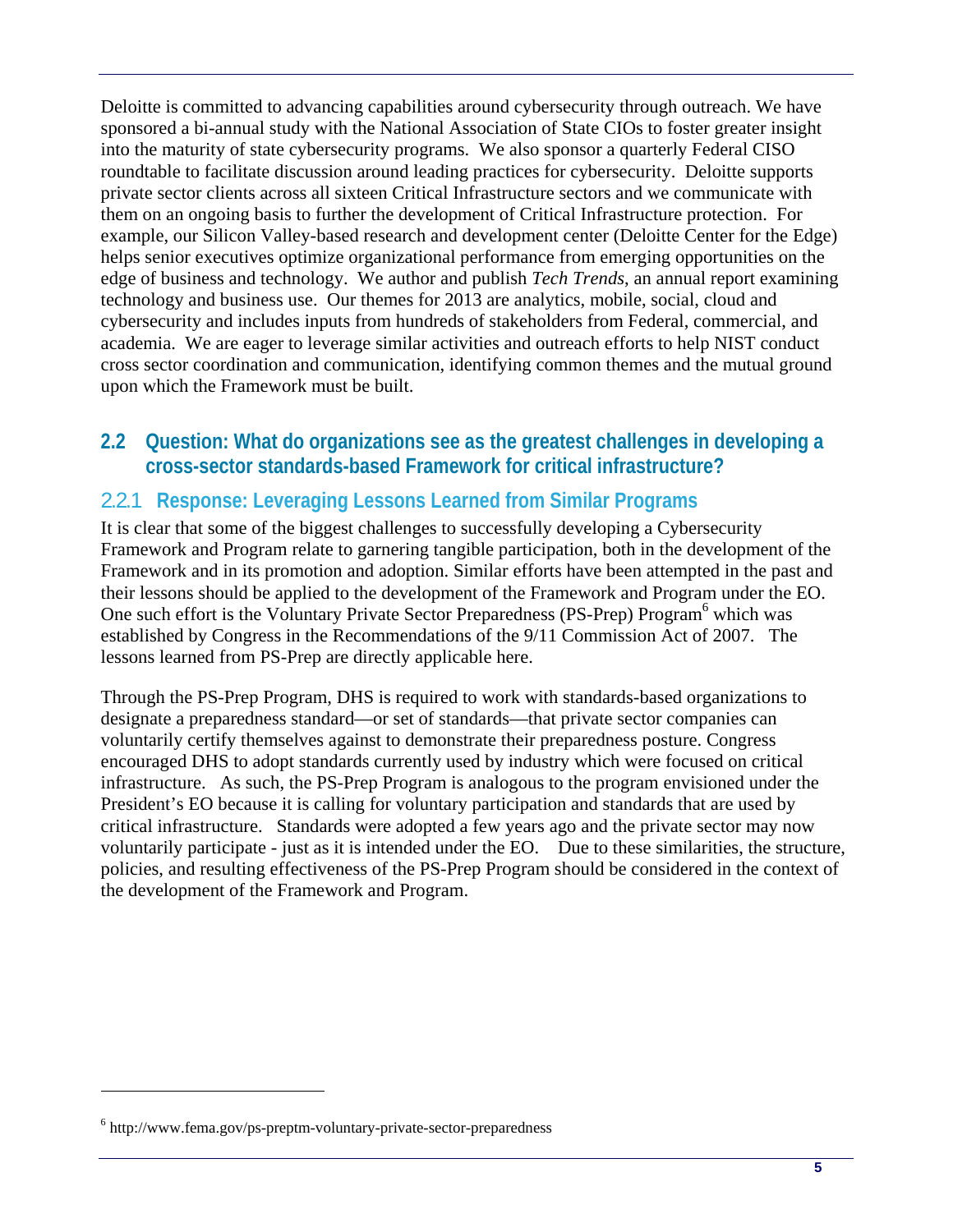Deloitte observed two key factors in the PS-Prep Program that will be critical to consider as the Cybersecurity Framework is developed:

- 1. A clear, consistent, public promotion of the Framework and Program among U.S. Government principals including, but not limited to, senior-level political appointees.
- 2. Early and robust engagement with private sector critical infrastructure owners and operators to develop the Framework and acclimate them with the resulting Program so that they are more willing to voluntarily participate.

Notwithstanding the PS-Prep Program's adoption of standards, the number of firms that have attempted to be certified has been small, with the first being certified only in March 2012. While many factors have contributed, the two listed above (discussed further below) have been the strongest inhibitors to success.

First, the promotion of the PS-Prep Program occurred primarily at the program level; senior-level officials have not encouraged industry participation to the extent necessary. Because the private sector is being asked to do something which it does not have to do (or pay for) under PS-Prep, only senior-level officials, particularly political officials, can convince industry of the importance of their participation in the program. This executive buy-in and promotion demonstrates commitment to industry and without it, industry will not consider adoption and participation necessary. Designers of the Framework and Program should not forget this lesson and take every opportunity to ensure senior-level officials are soliciting targeted industry participation when they are meeting with such groups. If this effort appears to be a low priority for the Administration, the importance of the Framework and Program is automatically lessened.

Second, and concurrent with the first factor, a climate must be created where industry feels it can help shape the program while maintaining the overall cybersecurity objectives stated in the EO. If industry has this opportunity early and often, the likelihood of tangible private sector participation increases. Further, industry involvement must be both strategic and constant, and transparency must be a guiding principle. Simply put, the Cybersecurity Framework must not be treated as a traditional regulatory program, putting critical infrastructure owners and Framework developers on opposite sides of the table. If industry does not have consistent and frequent access to updates and opportunities to provide input into a non-regulatory program, then the chances of participation in the Framework development process dwindles, as does the probability of subsequent Framework adoption.

By building upon lessons learned from the PS-Prep Program, the designers of the Framework and Program under the Cybersecurity E.O. would face a greater likelihood of success and increased participation. Because NIST's Framework and the associated Program will include standards with which firms can voluntarily comply, it is imperative that these factors are addressed early and often by officials.

The following section further addresses these factors.

### 2.2.2 **Response: Engaging Key Stakeholders in Critical Infrastructure Dialogues**

A key element of the EO is the development of the Cybersecurity Framework that establishes voluntary, consensus-based standards for cybersecurity in the nation's critical infrastructure. Private sector critical infrastructure owners and operators may, however, be skeptical of participating due to a perceived sense of increased regulation and risk. To be effective, the public and private sectors must collaborate to develop a framework that enhances both cybersecurity and galvanizes private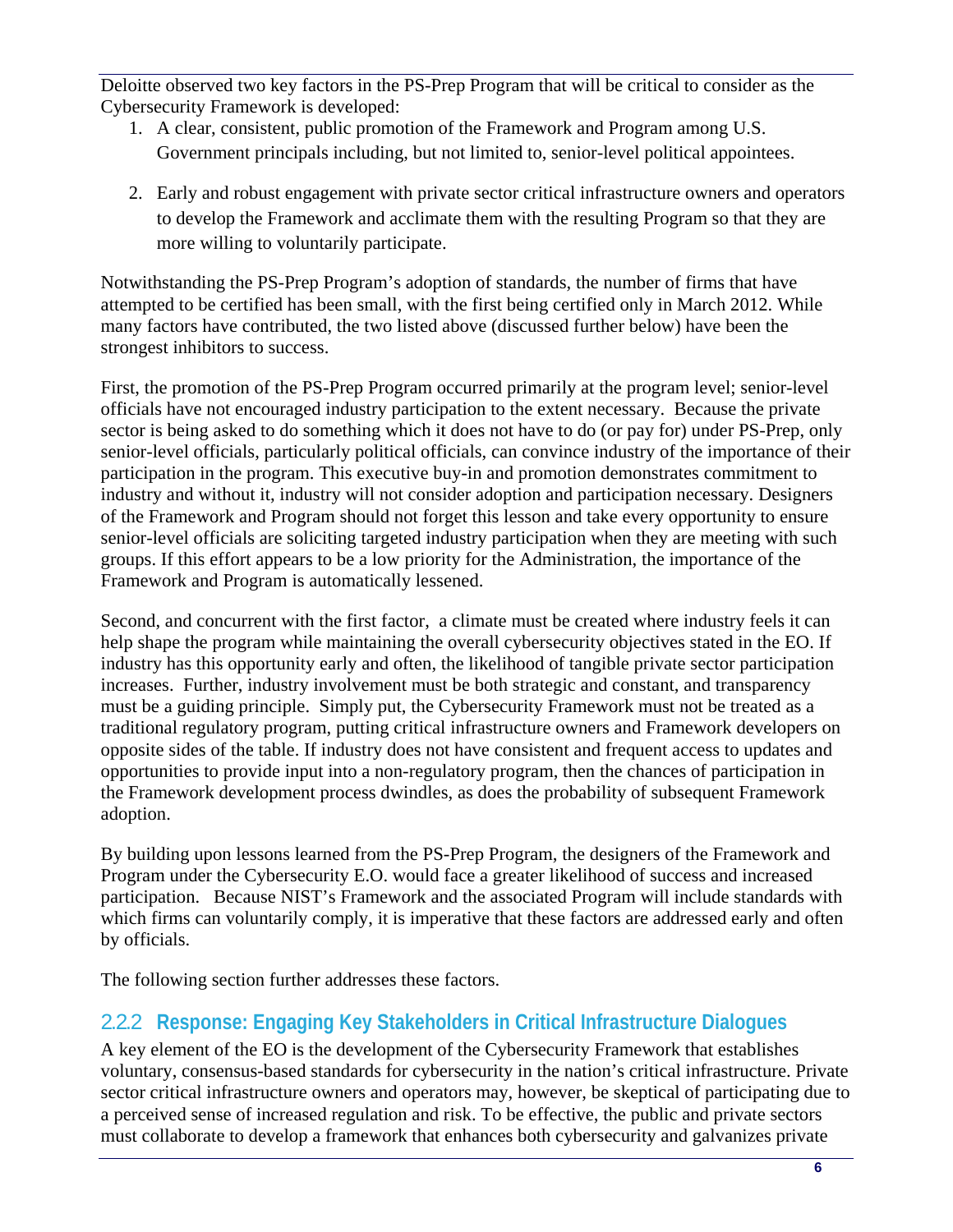sector participation. It is therefore crucial that an environment be created that encourages substantial participation by private sector operators. We respectfully suggest NIST's extensive background in galvanizing the Information and Communications Technology industry be augmented by the incorporation of three phases specifically designed to create future workshops that are highly inclusive of critical infrastructure operators. These recommendations were developed after extensive dialog with such operators over the last several months, and reinforce the importance of collaboration, communication and cooperation throughout development of the Framework.

Facilitated workshops could be implemented in three phases:

- • *Phase I: Education and Stakeholder Outreach*  NIST has commenced these activities via its April  $3<sup>rd</sup>$  workshop. A point of note at the workshop was that critical infrastructure operators need to be fully represented, in addition to Information and Communications Technology providers.
- • *Phase II: Convene roundtable discussions with private and Federal stakeholders to discuss development of the Framework*  In addition to the NIST workshop process, we believe that there is significant value in capturing lessons learned from programs such as PS-Prep in smaller, more targeted, roundtable discussions including representatives from such programs and critical infrastructure operators. This phase should start immediately and continue through at least the initial draft periods of the Framework.
- • *Phase III: Socialize the progress and solicit continued input on the Framework*  We believe that key consideration of Framework development and subsequent adoption is ongoing openness and transparency. We suggest that frequent, targeted, communications to critical infrastructure operators is required to enhance the nature of inclusiveness and to encourage tangible participation.

In addition to the types of public-private partnerships discussed later, such as SGIP and IDESG, Deloitte believes that the success of the Cybersecurity Framework is dependent on such very targeted and active phases of workshops. Early in the development of the NSTIC, the publicprivate partnership that characterizes the IDESG was catalyzed through the use of collaborative meetings and similar discussions. Key characteristics of stakeholder engagement during the development of NSTIC included:

- The use of large and small forums. Often times, the best information was gathered through targeted conversations with small groups. While time-consuming, these conversations (all conducted in full compliance with the Federal Advisory Committee Act (FACA)) yielded great results including key industry concerns and challenges; lessons learned on other analogous programs; and perspectives that drove adoption of the Strategy once published.
- Full Transparency: specifically, the widespread sharing of draft content through both formal and informal channels.
- The use of a wide range of collaboration technology.
- Repeated recognition and acknowledgement that this was an ongoing process that would require long-term industry participation. This particular approach galvanized the IDESG once it was developed.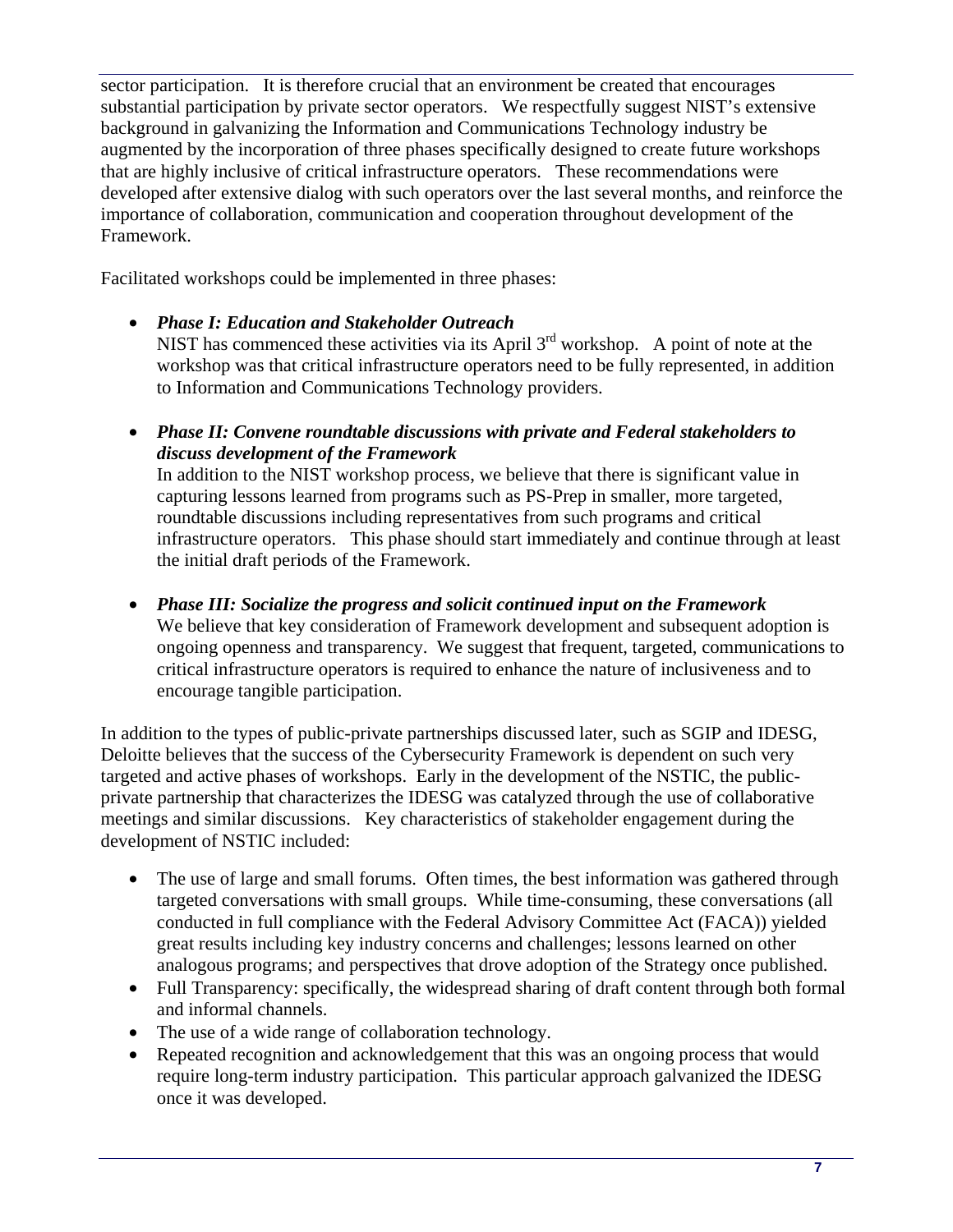These events not only garnered the information necessary to develop the NSTIC, but solidified the initiative as a direct output of collaboration between the Federal Government, private sector entities, nonprofit organizations, and others. In addition to our experience on NSTIC, Deloitte has, for some time, been developing such workshops for operators of critical infrastructure.

### **2.3 Question: Which of the Cybersecurity core practices do commenters see as being the most critical for the secure operation of critical infrastructure?**

#### 2.3.1 **Response: Mission/system Resiliency Practices**

We live and work in a world that is increasingly interconnected and interdependent as well, which means we are more vulnerable to systemic and catastrophic impact if our critical infrastructure is attacked or compromised. If we are to protect ourselves against these vulnerabilities, then strong resiliency practices are a necessity The vulnerabilities of an aging infrastructure and the threats of extreme events, ranging from natural disaster to acts of terrorism and cyber-attacks, can create longlasting and complex disruptions to the government's mission critical functions, as well as introduce significant disruptions to our everyday life. Malicious cyber activity can affect any component of our nation's infrastructure, many of which we are unaware of as being "critical infrastructure," take for granted and rely upon every day including: telecommunications, emergency services, food warehousing and distribution, mass transit, financial systems, power, water, and sewage systems.

Organizations may not be able to control natural disasters or cyber terrorist attacks, but they can mitigate the impact of occurrences by identifying and understanding their vulnerabilities and associated risks, and proactively developing integrated resilience strategies. Resilience strategies should not focus on a single element of an organization's infrastructure, but must take a systemswide approach to integrate the core elements that make up that infrastructure including physical assets, personnel, operations, and technology. One of the related challenges in the private sector is the increasing virtual nature of the workforce and the reliance on various modes of communication to "stay connected". This ability and freedom to work from anywhere also introduces complexity into an organization's network security efforts. The conduits for network access have increased to include wireless, email, mobile devices, and portals for vendor and executive access, thus exponentially increasing the potential for unauthorized logical *and* physical access which ultimately puts all of an organization's assets and data at risk.

It is Deloitte's belief that the following principles are paramount in ensuring that system resiliency is maintained:

- Provisions to promote continuous development of innovative approaches to proactive information sharing related to cyber threats and resiliency.
- Inclusion of standards, processes and procedures in the Cybersecurity Framework that incorporates all phases of the resilience lifecycle: strategy, risk management, governance, policy, business intelligence and data analytics, geospatial technology, human capital, and crisis communications.
- Development of cross-sector guidance within the Cybersecurity Framework focused on sharing of lessons learned about cyber threats , while still allowing for conformity to industry-specific regulation and prescribed guidelines. The intention would be for entities to continue operating within industry-specific guidelines and standards while encouraging voluntary information sharing to support early warning and detection across critical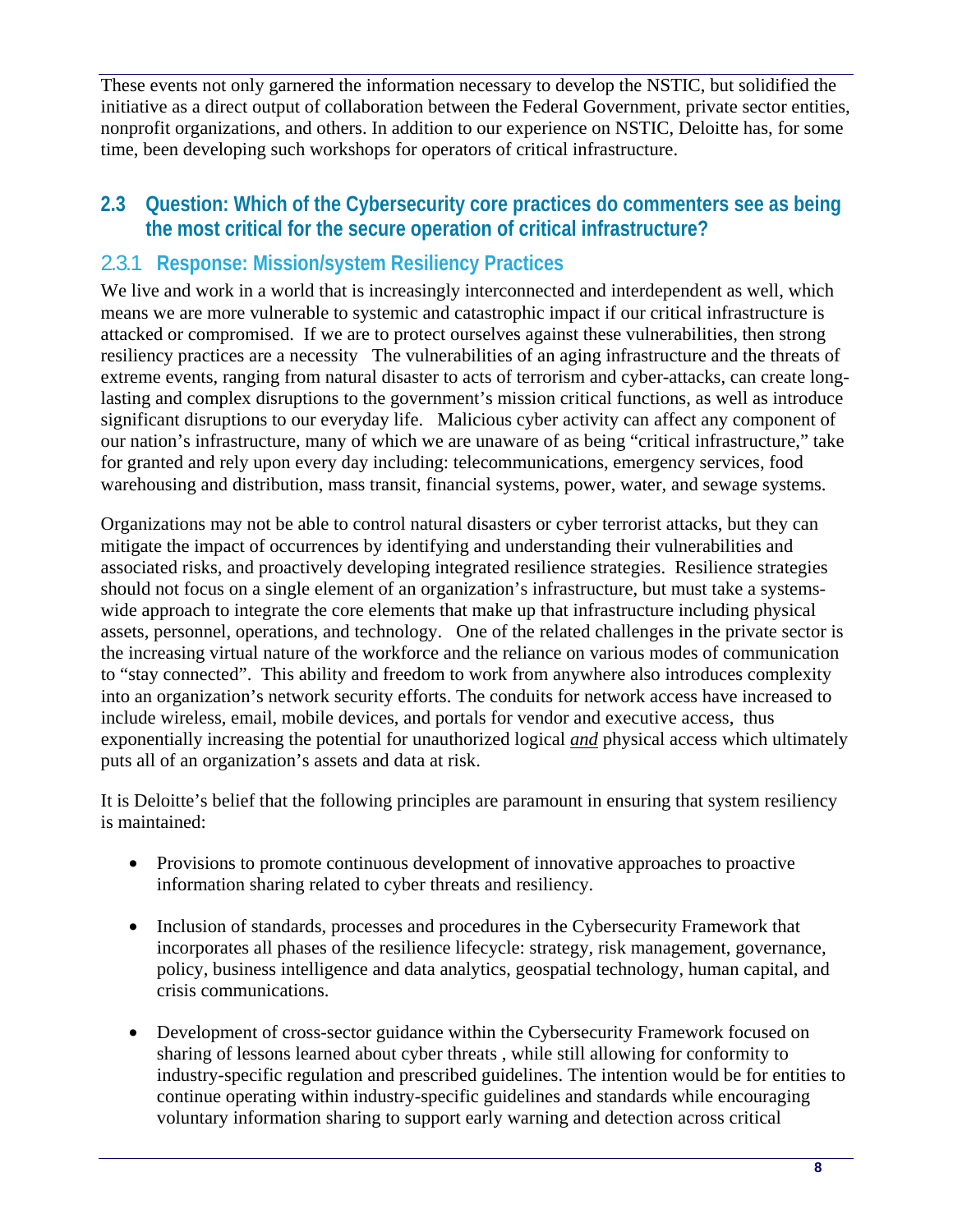infrastructure, which could greatly impact the ability to employ emergency resilience protocols and maintain operational status.

- Enhancing the usage of interoperable resources and a government-wide decision making process for prioritizing the allocation of those information technology resources, This could build off the progress already being made to increase the availability of approaches such as Federal cloud offering and shared services, but also involves reevaluating the individual agency and private sector response processes to identify where cross-agency/private sector decisions would be more effective. Increased inter-organization (public and private) exercises should then support the validation of these approaches and provide opportunities for these disparate organizations to make improvements.
- These efforts should have a primary focus on the data given that today's advanced cyber threats pose a direct threat to data integrity. These threats have demonstrated a tendency to employ tactics that are "low and slow" meaning professionals may not discover their existence for months if not years. After the discovery or realization of these threats, it may be challenging for incident response teams to restore or uncorrupt the vital records that support the Nation's Essential Functions. A structured approach and capability for recovering from a known good point of historical data helps address these challenges.

### 2.3.2 **Response: Privacy Protection Practices**

As stated at the April 3, 2013 NIST workshop, the maintenance of business confidentiality and individual privacy is expected to play a central role in the Cybersecurity Framework, alongside risk management. In related programs, such as US-CERT<sup>7</sup>, the Protected Critical Infrastructure Information (PCII) Program is used to prevent inappropriate disclosure of proprietary information or other sensitive data. Established in response to the Critical Infrastructure Information Act of 2002 (CII Act), the PCII Program enables members of the private sector to voluntarily submit confidential information regarding the nation's critical infrastructure to DHS with the assurance that the information will be protected from public disclosure.

We believe that strong privacy protection will help the adoption of the Framework by assessing the privacy risks at agencies and adequately safeguarding the information voluntarily submitted by companies as part of Federal law 6 U.S.C. Sec. 133, Protection of voluntarily shared critical infrastructure information. Based on our experience with similar deployments, Deloitte believes that a comprehensive "pre-assessment" of the Cybersecurity Framework for potential privacy implications and disclosure risks will minimize the perceived risk to the critical infrastructure operators and thereby increase adoption. We understand that the DHS will be tasked with assessing the privacy risks of agency's actions and programs and developing a publically available report outlining recommendations for mitigating those risks.

To support the development of a privacy-enabled Cybersecurity Framework and assist DHS in assessment activities, Deloitte recommends that the following steps are undertaken:

• Conduct an analysis of OMB guidance, NIST Standards, organization specific policies, and leading industry privacy practices to identify and rationalize a set of common privacy requirements.

 $7$  http://www.us-cert.gov/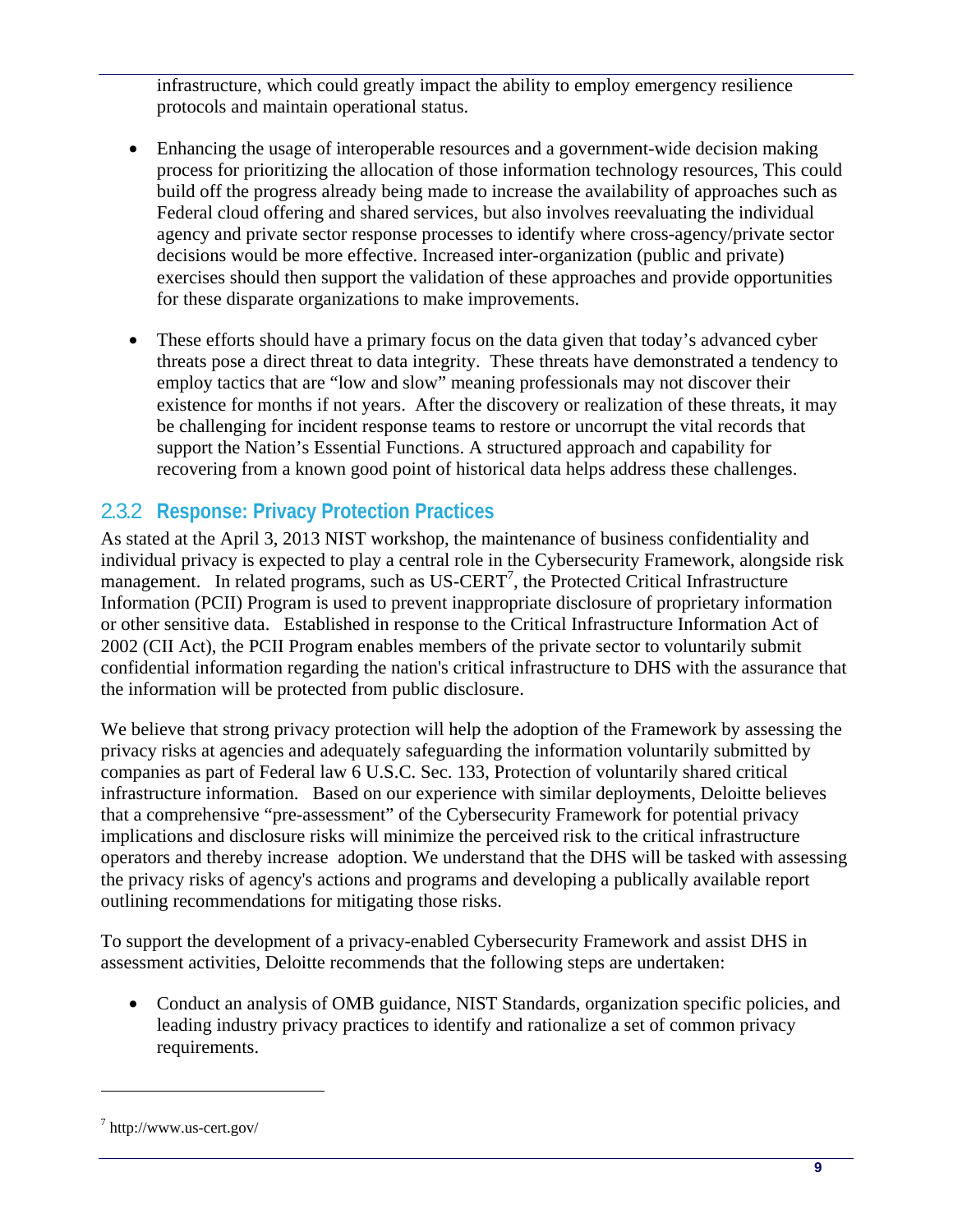- Work with DHS to develop a streamlined and automated process for collecting privacy assessment data and developing the assessment report in order to increase efficiency
- Identify processes and mechanisms for organizations to share critical infrastructure information that limit the risk of breach or disclosure
- Implement policies to mitigate privacy risks during information exchange
- Provide privacy training and specific guidance to all operators

As an example of this type of implementation, Deloitte Consulting LLP worked closely with the National Information Exchange Model<sup>8</sup> (NIEM) to help develop a privacy-enabled framework to facilitate secure information sharing. NIEM is a community driven, government-wide, standards group that focuses on sharing mission-critical information between federal, state, local and even international and commercial organizations.

To support the development of a privacy-enabled framework for NIEM, Deloitte Consulting LLP conducted an analysis of applicable privacy laws, OMB guidance, NIST Standards, organization specific policies, and leading industry privacy practices to identify and rationalize a set of common privacy requirements. As a part of the engagement's effort to provide privacy framework standards, the NIEM PMO will make available information on how to implement policies to mitigate the privacy risks during information exchange.

Deloitte Consulting LLP developed an internal framework which outlines recommended policies and practices. The framework outlined "Privacy by Design" principles and requirements, and described how NIEM can normalize privacy across their membership through the use of standardized PII classification and privacy tagging. To achieve this, we reviewed Information Exchange Package Documentation (IEPDs) and integrated leading privacy practices into NIEM's privacy framework by improving the existing IEPD guidance.<sup>9</sup> The NIEM PMO is preparing to make this privacy protection guidance available for member organizations.

 sharing framework. These cross-disciplinary skills are essential for the development of a Privacy considerations of the Cybersecurity Framework will span both private and public sectors, and it is essential that deep subject matter experience from both sectors is brought to bear on the development of the Framework. We have found that, in addition to the requisite privacy and security experience, extensive involvement with multiple stakeholder groups to identify and refine requirements and facilitate consensus building is required to develop an effective information comprehensive data sharing Framework that protects critical infrastructure while safeguarding business confidentiality, individual privacy and civil liberties.

<sup>8</sup> https://www.niem.gov/Pages/default.aspx

<sup>&</sup>lt;sup>9</sup> IEPDs are the final product of the NIEM exchange development process and are created from business requirements and technical artifacts that define the information exchange taking place between two organizations.